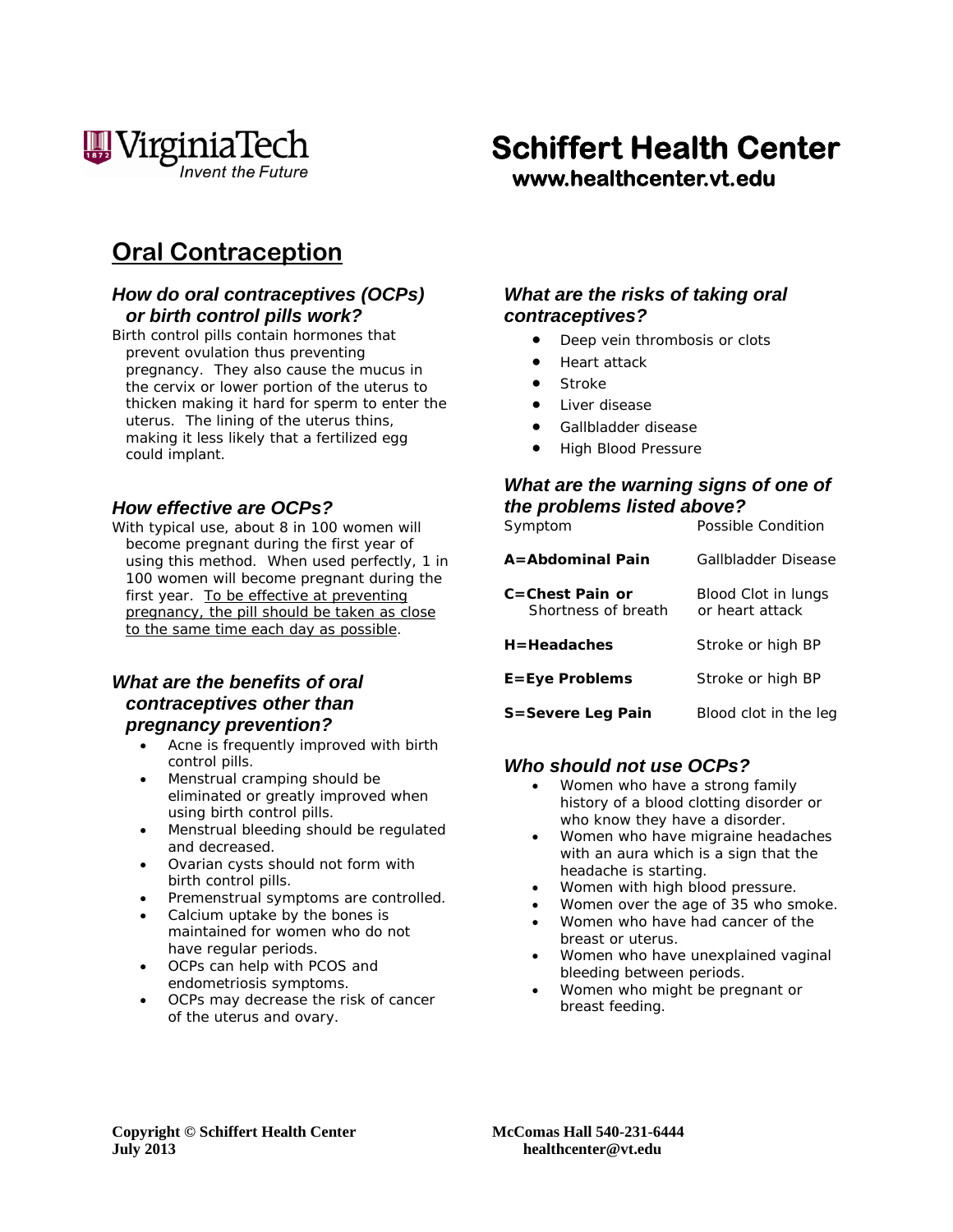# *How should OCPs be started?*

#### **Method #1: Sunday Start**

Start taking the first pill on the Sunday after your menstrual cycle begins. You may still be bleeding when you start the first pack of pills. If you start your period on Sunday, you may start the pill that day.

This method should make your menstrual cycle occur during the week and not on weekends.

This method requires the use of a back-up contraceptive such as condoms during the first 7 days of the pill pack.

#### **Method # 2: First Day Start**

Start taking the first pill on the first day of your menstrual cycle.

Most pill packs are set up for a Sunday start. They all come with sticky lines on the package insert so that the day of the week can be changed on the pill pack so you can tell where you are throughout the cycle.

This method states that no back-up contraceptive is needed if the pill is started on the first day of the menstrual cycle.

#### *How do I take the pill correctly?*

- No matter which day you choose to start taking the pill, you will start each new pack of pills on the same day of the week as you started the first pack.
- Pick a time of day that you think you will be able to remember to take your pill. If you sleep late on weekends, make the time late enough so it can stay the same all week long.
- Take your pill within a 2 hour window, which is one hour before the time you choose to take it until one hour after the time you choose. This will make the pill more effective but will also greatly minimize breakthrough bleeding.
- If you don't like the time you choose, it is probably best to change the time when you start a new pill pack.
- Set an alarm on your phone or put your pills with something that will serve as a reminder

#### *How are OCPs packaged?*

- 21 day packs are all hormonal pills. There is a pill free week between cycles which allows for the menstrual cycle.
- 28 day packs have 21-24-26 hormonal pills with 2-4-7 placebo pills also allowing for the menstrual cycle.
- 3 month packs have 84 combination hormonal pills with either 7 placebo pills or 7 pills with decreased estrogen thus allowing for the menstrual cycle.
- Continuous regimen packs, without placebo pills, come in 28 day packs.
- Newer combinations may become available. Your health care provider will explain how your prescription is structured and what you can expect from it.

#### *What are some side effects of OCPs?*

- Weight gain is **not** a problem with the lower dose OCPs used now.
- Nausea is a problem for a few women. If the pill is taken with food or later in the evening, nausea is usually not a problem.
- Breakthrough bleeding or spotting may occur during the first few cycles even when pills are taken on time.
- Breast tenderness may occur during the first couple of cycles.
- Missed periods may occur especially if there is bleeding during the hormonal pills. Spotting due to missed pills may cause the lining to be shed earlier in the cycle. Missed periods are common with the lowest dose pills.

#### *What should I do if I miss a pill?*

- Take it as soon as you think of it.
- If you don't remember until it is time to take the next one, take both of them at the same time.
- If you forget 3 pills, bleeding may occur just like normal menstrual bleeding.
- Treat the bleeding like a period and stop the pack you are taking.
- Restart a new pack on the Sunday after the bleeding.
- Keep the leftover pills in case you need them to complete another pack at some time in the future.
- Use a back-up method of contraception if pills are missed.

**Copyright © Schiffert Health Center McComas Hall 540-231-6444 July 2013 healthcenter@vt.edu**